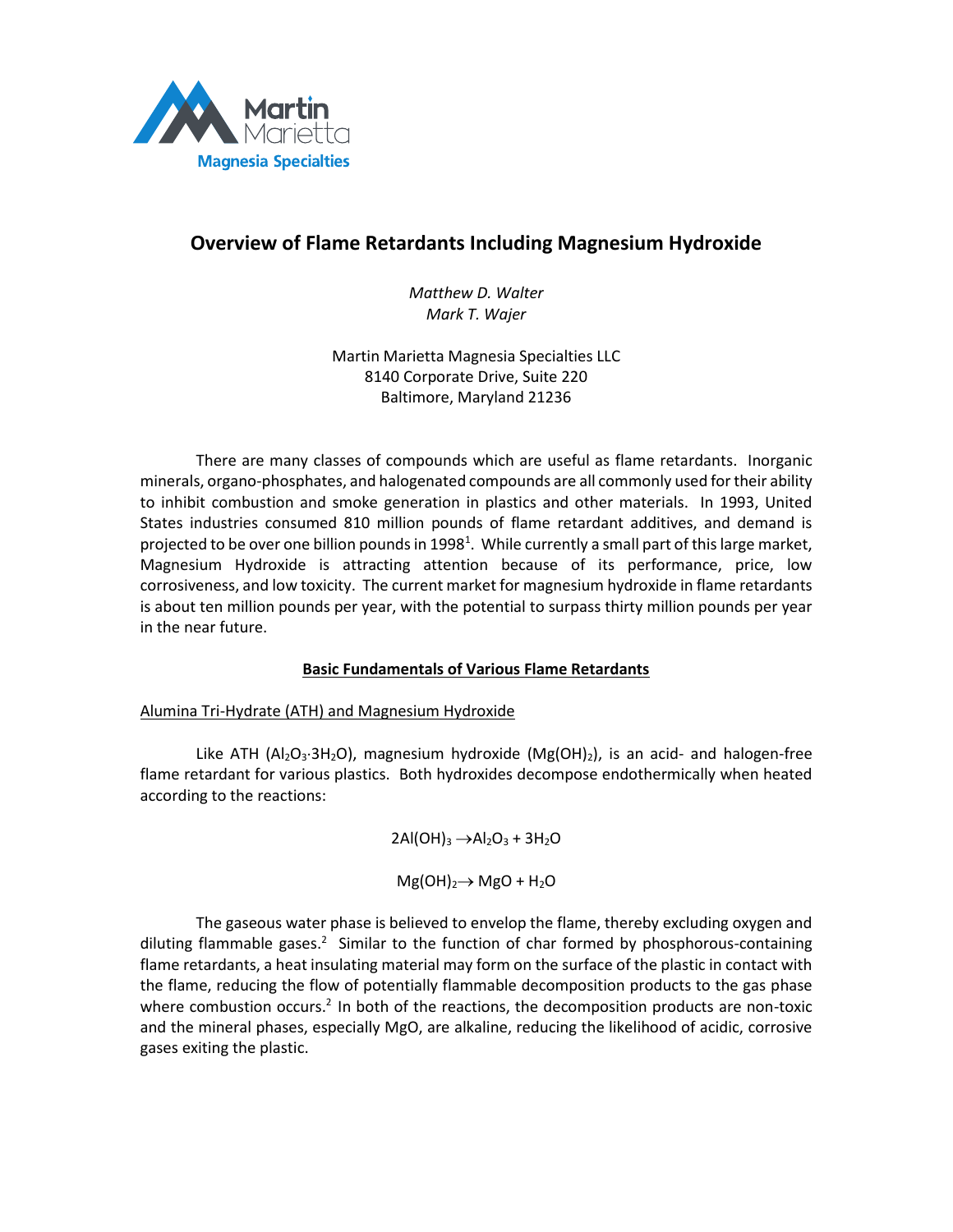The physical and chemical properties of magnesium hydroxide and ATH are shown in Table One. Magnesium hydroxide has a 100 $\degree$ C higher decomposition temperature than ATH, allowing a higher processing temperature in compounding and extruding the plastic. Also, magnesium hydroxide adsorbs more energy during the decomposition process.

| Table One: Comparison of Properties of Mg(OH) <sub>2</sub> and ATH |                 |                     |  |  |
|--------------------------------------------------------------------|-----------------|---------------------|--|--|
|                                                                    | $Mg(OH)_2$      | ATH                 |  |  |
| Bound Water, %                                                     | 31.0            | 34.6                |  |  |
| <b>Specific Gravity</b>                                            | 2.36            | 2.42                |  |  |
| <b>Mohs Hardness</b>                                               | 2.5             | 3.0                 |  |  |
| Refractive Index                                                   | 1.56-1.58       | 1.57                |  |  |
| Initial Decomposition<br>Temperature                               | $330^{\circ}$ C | $230^{\circ}$ C     |  |  |
| <b>Enthalpy of Decomposition</b>                                   | $328$ cal/g     | $280 \text{ cal/g}$ |  |  |

Table One: *Comparison of Properties of Mg(OH)<sup>2</sup> and ATH.*

#### Phosphorous-Containing Flame Retardants

Phosphorous-containing flame retardants mainly influence flame retardancy in the condensed phase. They are particularly effective in materials having a high oxygen content, such as cellulose and some oxygen-containing plastics. The basic flame retarding mechanism involves thermal conversion of the phosphorous-containing flame retardant to phosphoric acid in the condensed phase of the plastic. The phosphoric acid extracts water from the burning plastic, causing it to char. The char insulates the plastic from flame and heat, preventing volatile, combustible gases from exiting the bulk.<sup>3</sup> Since phosphoric acid is formed in the burning plastic, there is increased likelihood that the smoke will be corrosive. Halogenated organophosphates are sometimes used as a flame retardant.<sup>3</sup> The halogens, as will be shown in the next section, interfere with the radical chain reaction, while the phosphorous forms a char.

#### Halogenated Flame Retardants

Halogenated flame retardants are organo-halides selected to vaporize in a similar temperature range as that of the plastic resin. Once in the gas phase, the halogen, typically chlorine or bromine, decreases the concentration of high energy free radicals that are involved in the combustion process.<sup>3</sup> Eliminating these free radicals reduces flame intensity, decreases the amount of heat transferred to the plastic, consequently slowing or eliminating the burning of the plastic. A mechanism for this action has been proposed as follows:<sup>3</sup>

In the gas phase, a radical chain reaction occurs involving OH and H radicals formed by high energy decomposition of the plastic:

$$
H^{\cdot} + O_2 \rightarrow OH^{\cdot} + O^{\cdot \cdot}
$$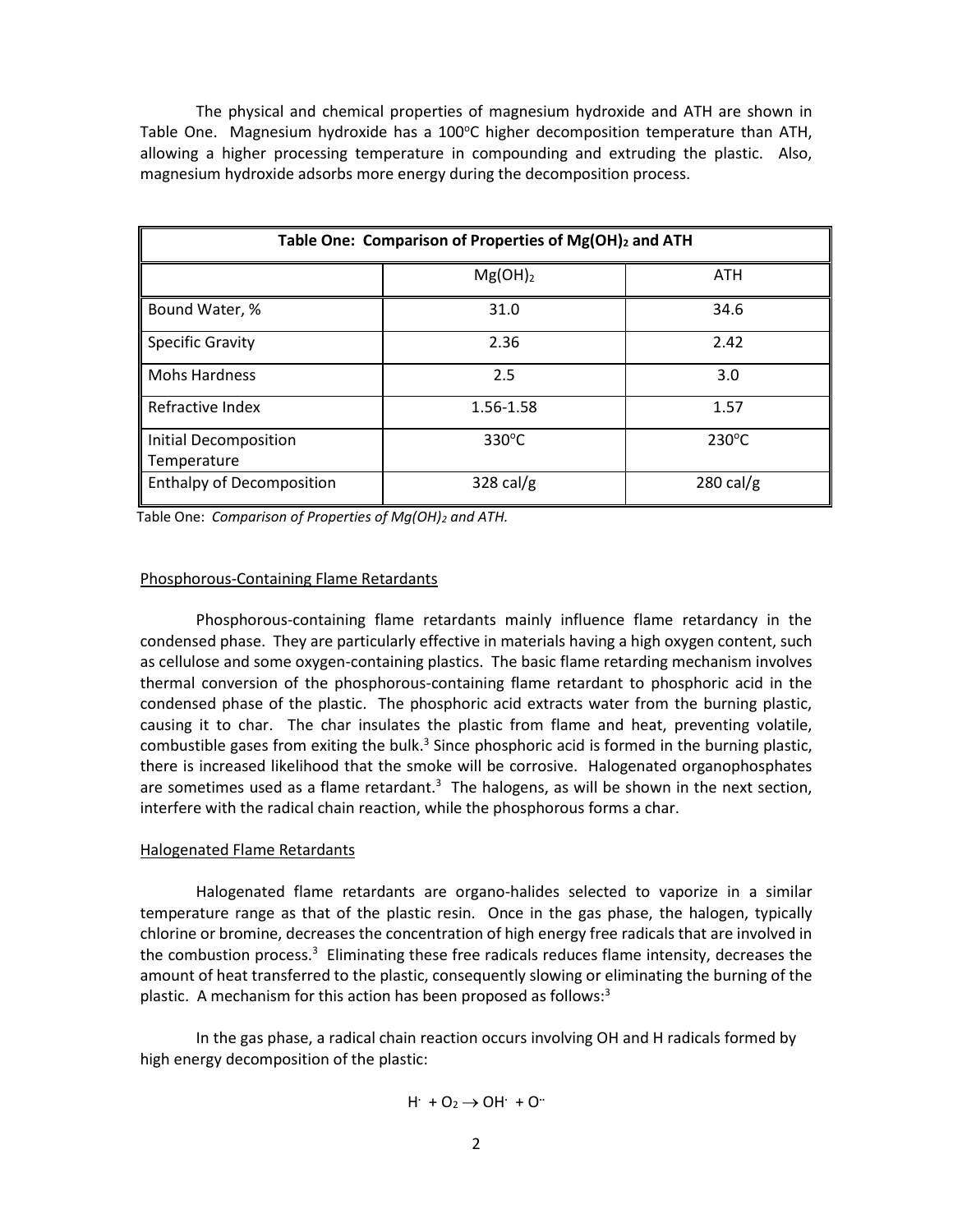$$
O^{\cdot\cdot}~+H_2\to OH^{\cdot}~+H^{\cdot}
$$

To remove these high-energy free radicals, the halogenated flame retardant first breaks down as shown:

$$
RX \rightarrow R^+ + X^+
$$
 where X is either Cl or Br.

The halogen radical reacts to form the hydrogen halide:

$$
X^{\cdot} \, + \, R H \rightarrow R^{\cdot} \, + \, H X
$$

which in turn interferes with the radical chain mechanism:

$$
HX + H' \rightarrow H_2 + X'
$$
  

$$
HX + OH' \rightarrow H_2O + X'
$$

The high energy H<sup>.</sup> and OH<sup>.</sup> radicals involved in combustion of the plastic are thus removed by the flame retardant and replaced with lower energy X<sup>.</sup> radicals. These radicals react with the plastic hydrocarbons to produce the hydrogen halide, regenerating the flame retardant.

Since halogenated flame retardants are regenerative, much lower loadings (typically ~10% by weight) are required compared to ATH or magnesium hydroxide (typically ~50% by weight). Brominated flame retardants are typically more effective than those utilizing chlorine because of a narrower vaporization temperature leading to higher concentration of the flame retardant in the flame zone.<sup>3</sup> Synergistic agents, such as antimony oxides, further increase the effectiveness of both brominated and chlorinated flame retardants by enabling the halogen to stay in the flame zone for longer periods.<sup>4</sup>

While halogenated flame retardants and halogen-antimony combinations provide better flame retardance in most systems, use of these compounds has given rise to some concern.<sup>5,6</sup> In particular, much attention has been focused on the corrosiveness and toxicity of smoke and other emission products generated during the combustion of plastics utilizing these materials. In recent years there has been much speculation that legislation will arise restricting the use of these compounds as flame retardants. Some brominated flame retardant producers have voluntarily agreed to put restrictions on production, export, and import of their products in European countries in advance of such legislation.<sup>7</sup> In contrast to the potentially hazardous halogenated flame retardants, magnesium hydroxide is considered a nuisance dust and is not volatilized during combustion of the plastic. Table Two shows toxicity data for brominated and chlorinated compounds.

Additionally, as landfill space declines, or becomes unpopular, incineration and recycling of used plastics will become more widespread. Plastics formulated with halogenated flame retardants pose problems for incinerators in design, operation and maintenance, as well as a danger to public health from the incineration product gases.**8**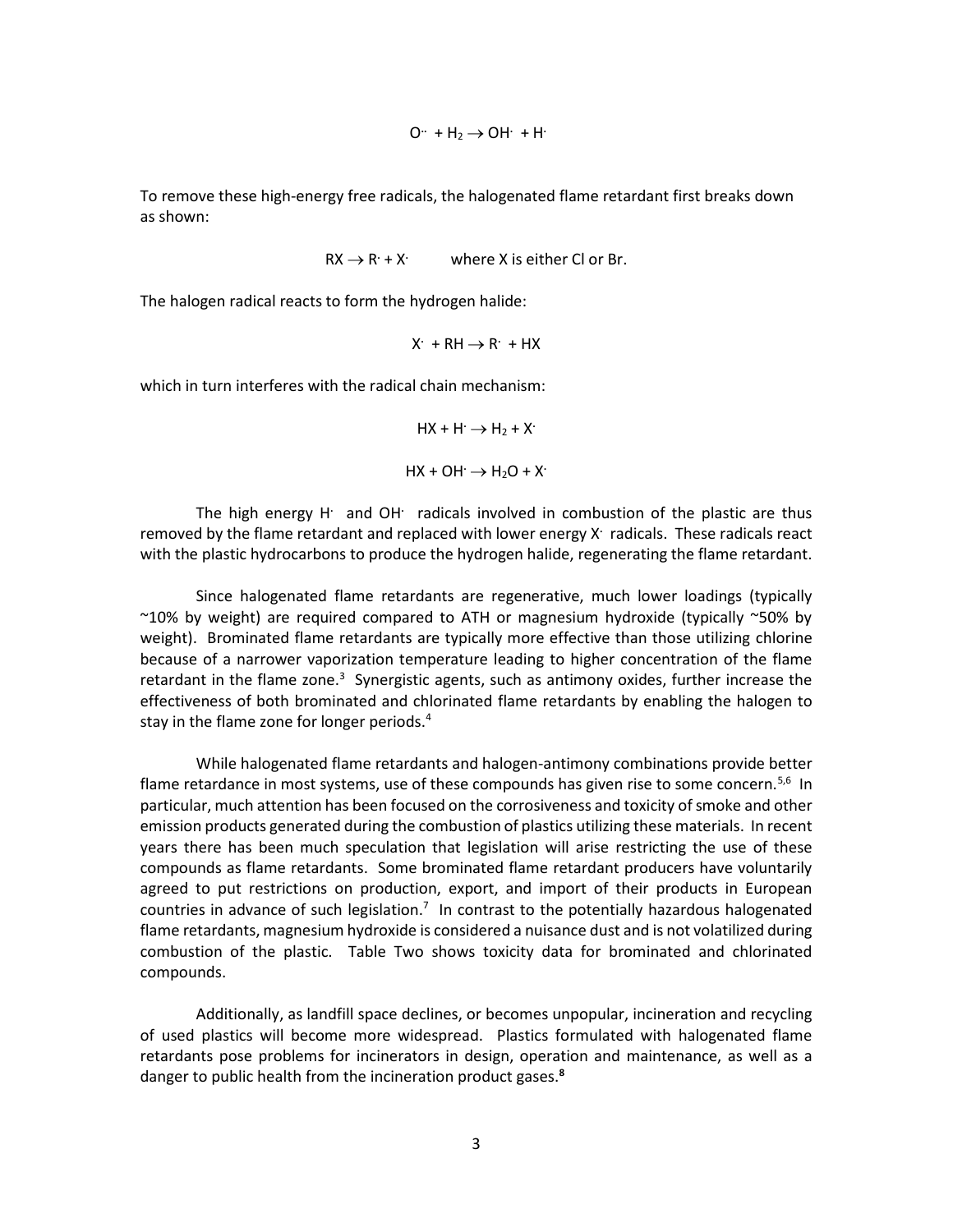| Table Two: Range of Toxicity Values for Flame Retardant Types |                                                             |                         |  |  |
|---------------------------------------------------------------|-------------------------------------------------------------|-------------------------|--|--|
| Compound Class                                                | Toxicity, LD <sub>50</sub>                                  | <b>Reference Number</b> |  |  |
| Brominated, (inhalation)                                      | 2.49-200 mg/L                                               | q                       |  |  |
| Chlorinated, (inhalation)                                     | 2.25-203 mg/L                                               | 10                      |  |  |
| Magnesium Hydroxide,<br>(inhalation)                          | None published, $Mg(OH)_2$ is<br>considered a nuisance dust | 11                      |  |  |

Table Two: *Toxicity Values for Flame Retardant Types*

## Use of Magnesium Hydroxide as a Flame Retardant in Plastics

There are many producers of magnesium hydroxide for flame retardants.<sup>12</sup> Martin Marietta Magnesia Specialties, Inc., the Solem Division of J.M. Huber, and Morton International are the larger domestic producers with Dead Sea Periclase (Israel), Kyowa (Japan), and Magnifin (Austria) being some of the foreign producers. Grades of magnesium hydroxide range from coated, micronized powders (for higher end, higher loading applications) to uncoated magnesium hydroxide as a direct replacement for ATH. Kyowa and Magnifin specialize in the more expensive coated, high-end grades of magnesium hydroxide while Martin Marietta Magnesia Specialties, Inc. produces MagShield<sup>®</sup> S in uncoated form as a direct ATH replacement.

Several studies<sup>13,14,15,16</sup> illustrating the effectiveness of magnesium hydroxide as a flame retardant in plastics have been performed. These have concluded that magnesium hydroxide is effective at reducing smoke emissions from burning plastics. Summaries of the more important factors determining the performance of magnesium hydroxide as a flame retardant follow:

- 1) The endothermic decomposition commencing at about 330°C for magnesium hydroxide (versus about 230 $\degree$ C for ATH) withdraws heat from the substrate, slowing the rate of thermal degradation of the plastic.
- 2) The release of water vapor upon decomposition of magnesium hydroxide dilutes the fuel supply present in the gas phase.
- 3) The relatively high heat capacities of both magnesium hydroxide and the decomposition products formed upon decomposition of magnesium hydroxide reduce the thermal energy available to degrade the plastic.
- 4) The decomposition products provide increased insulation of the plastic from the heat source through char formation.
- 5) The high filler content usually associated with magnesium hydroxide- treated plastics acts as a solid phase diluent.

Figure  $1^{17}$  shows typical results of smoke emission testing (ASTM E662, under flaming conditions) on various plastics with and without 40% by weight of magnesium hydroxide. The magnesium hydroxide in this study significantly lowers the overall level of smoke produced.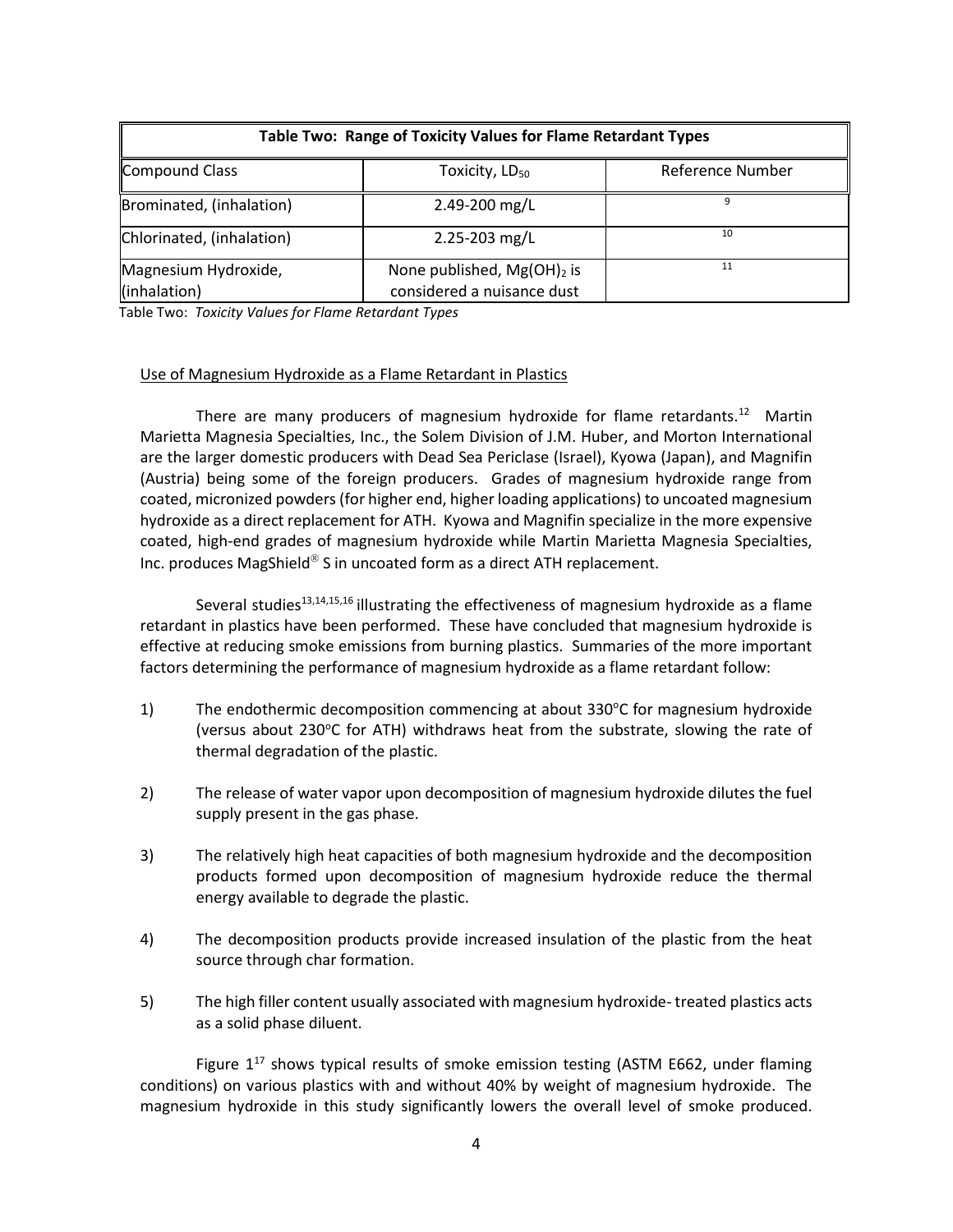Furthermore, the use of magnesium hydroxide causes a considerable delay in the onset of smoke evolution and markedly slows the rate of smoke release. Clearly, these factors have major implications in real life.

Another study<sup>18</sup> showed the results of UL 94 testing (Ignitability of Plastics by a Small Flame, or Vertical Burn Test) where polyamide and polypropylene plastics were compounded with  $Mg(OH)_2$  at 60% by weight loading. These compositions attained a  $V(O)$  classification representing a high resistance to ignition, according to the UL 94 test.

For a flame retardant to be useful in compounded plastics, it must not degrade the physical properties of the plastic. In a typical flexible wire PVC formulation, Martin Marietta Magnesia Specialties Inc.'s MagShield® S was found to slightly improve the physical properties of the PVC formulation compared to ATH and a competing, higher grade magnesium hydroxide. The compounded PVC utilized a 30 PHR loading of each flame retardant and resulted in a plastic with the properties $19$  shown in Table Three.



 **Smoke Emission Testing (ASTM E-662)**

**Figure 1** *Specific Optical Density of Smoke Evolved from Various Plastics both with and without Magnesium Hydroxide (Loading: 40% by weight). (FR = Mg(OH)<sup>2</sup> Flame Retardant).*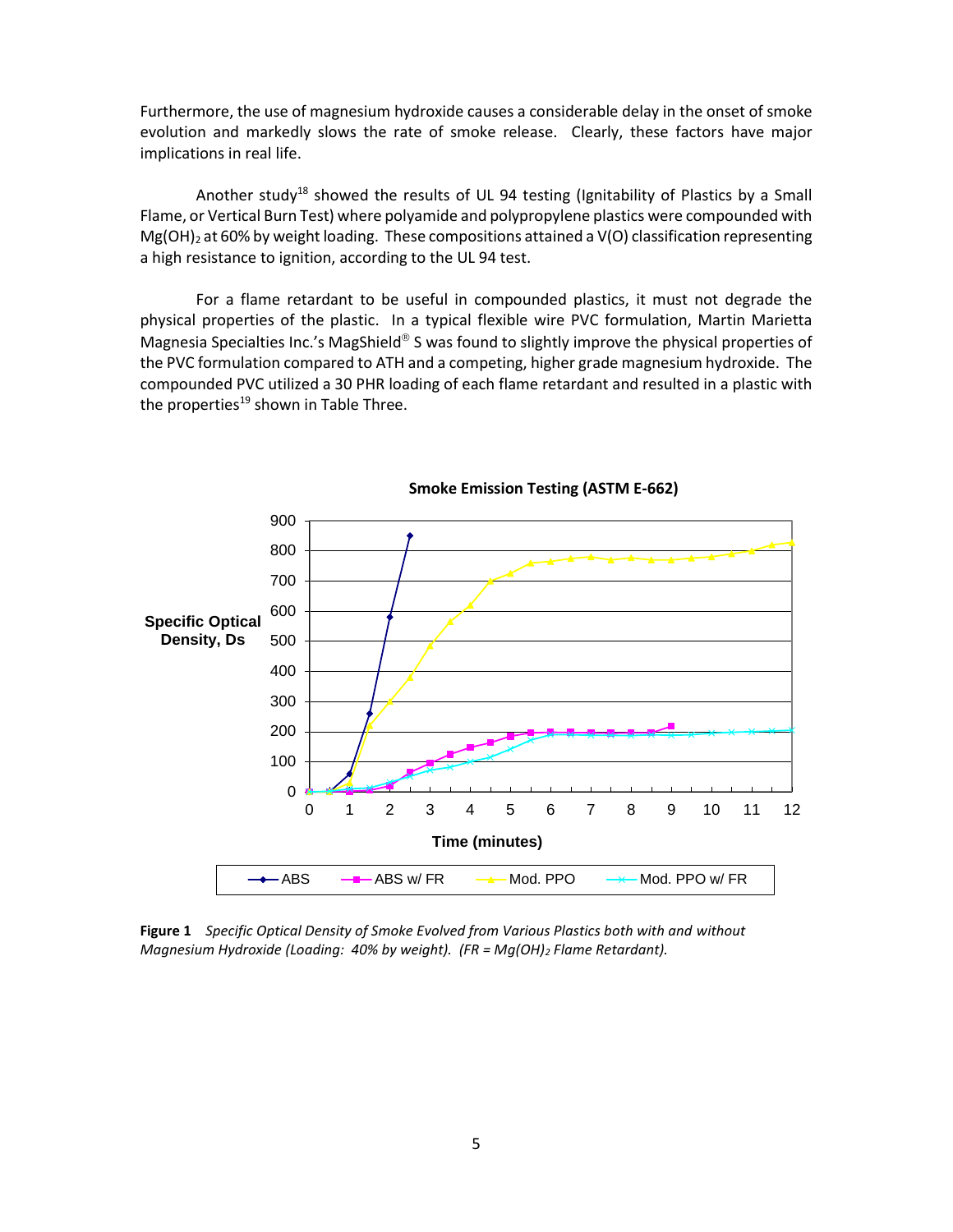| Table Three: Physical Properties of a Typical Flexible Wire and Cable PVC Formulation with |              |       |             |  |  |
|--------------------------------------------------------------------------------------------|--------------|-------|-------------|--|--|
| <b>Magnesium Hydroxide and ATH</b>                                                         |              |       |             |  |  |
|                                                                                            | MagShield® S | ATH   | Competitive |  |  |
|                                                                                            |              |       | $Mg(OH)_2$  |  |  |
| Elongation, %                                                                              | 139          | 118   | 136         |  |  |
| Tensile Breaking                                                                           | 2610         | 2365  | 2499        |  |  |
| Strength, psi                                                                              |              |       |             |  |  |
| Tensile Modulus,                                                                           | 20330        | 19173 | 20116       |  |  |
| psi                                                                                        |              |       |             |  |  |
| Melt Flow Index,                                                                           | 0.90         | 0.43  | 1.00        |  |  |
| $(g/10 \text{ min})$                                                                       |              |       |             |  |  |

Table Three: *Data from Martin Marietta Magnesia Specialties Inc. testing*

Plastics requiring higher loadings, such as polypropylene and polyamides, typically require the use of specialty magnesium hydroxide grades having fatty acid coatings or specific physical properties. The special properties of these materials allow for high loadings with little to no degradation of the physical properties of the plastic. A recent study was undertaken to evaluate the amount of work required to compound metal hydrates into polypropylene. By measuring the average energy input required to mix the PP/FR compositions, an idea of the relative "processibility" of the FR may be generated. In the present work, a Brabender Plasticorder was used to measure the energy input requirements of 50% FR/50% PP compositions. The results are shown graphically in Figure 2.



**Figure 2: Average Energy Input by Flame Retardant Type**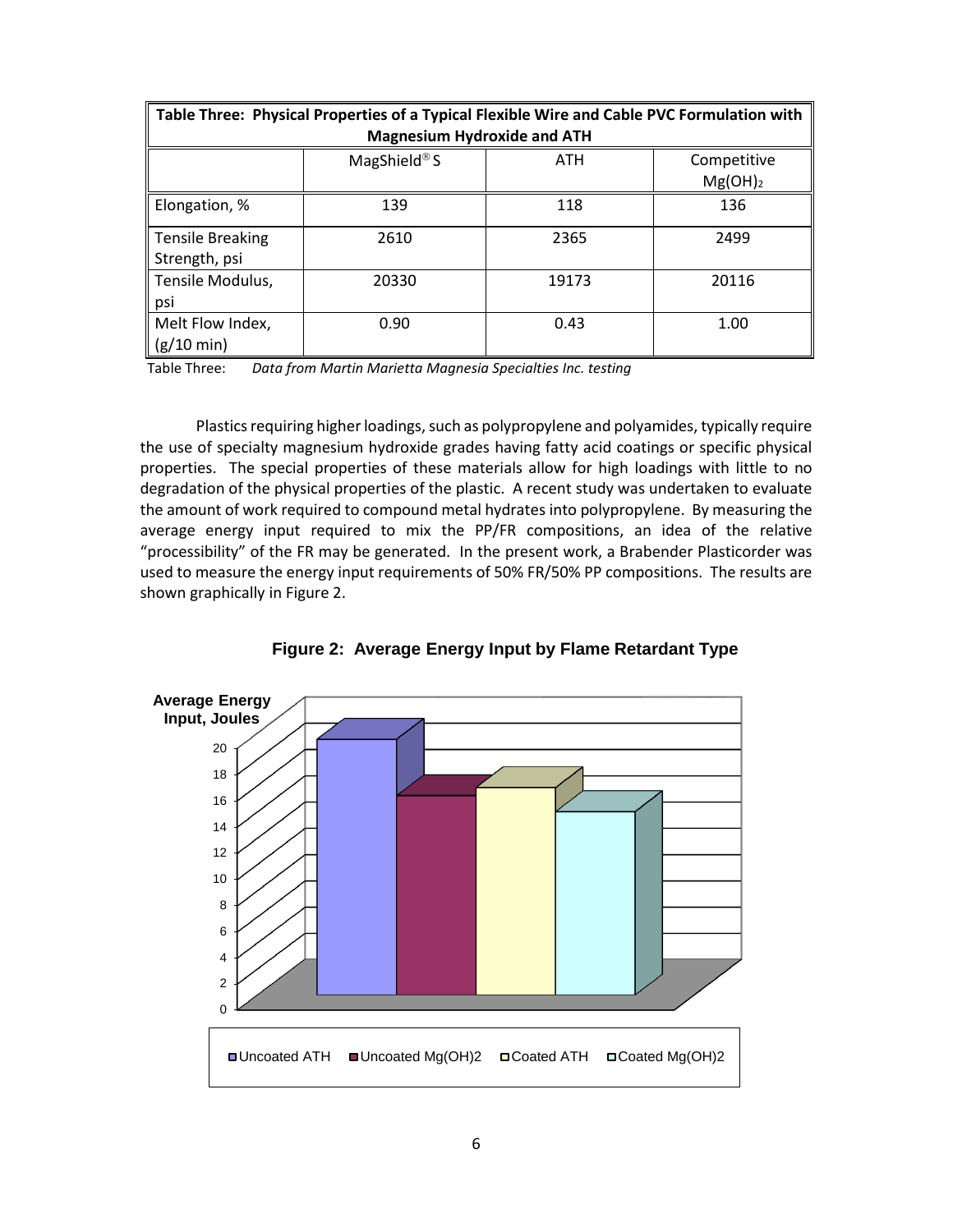It is notable that ATH required either a Stearate or Silane treatment to be compounded as easily as did the uncoated  $Mg(OH)_2$  samples. Further reductions in the energy requirements for Mg(OH)<sup>2</sup> were realized with either Silane or Stearate surface treatments. Additional improvements in processibility for certain polymers has been demonstrated with metallocene catalyzed polymers which may lessen or eliminate the need for special surface treatments of metal hydrate additive.<sup>20</sup>

#### **Conclusions**

Magnesium hydroxide acts as a flame retardant and smoke suppressor in plastics mainly by withdrawing heat from the plastic during its decomposition into magnesium oxide and water. The water vapor that is generated dilutes the fuel supply to the flame. Decomposition products insulate the plastic from heat and produce char that impedes the flow of potentially flammable gases to the flame.

Increasing legislation and concern about the use and recyclability of halogenated flame retardants make magnesium hydroxide more attractive to plastics producers. Magnesium hydroxide offers flame retardance and smoke suppression from a substance that is acid- and halogen-free and has low toxicity values. In most cases, with proper selection of the grade of magnesium hydroxide, no compromise need be made for physical properties and flame retardancy of the plastic. For high-loading applications where the use of high-end or coated magnesium hydroxide is dictated, legislation maybe the dominant driving force for specifying magnesium hydroxide as opposed to halogenated flame retardants. The more economical route for lower loading applications may be the use of lower-priced grades of magnesium hydroxides such as MagShield<sup>®</sup> S.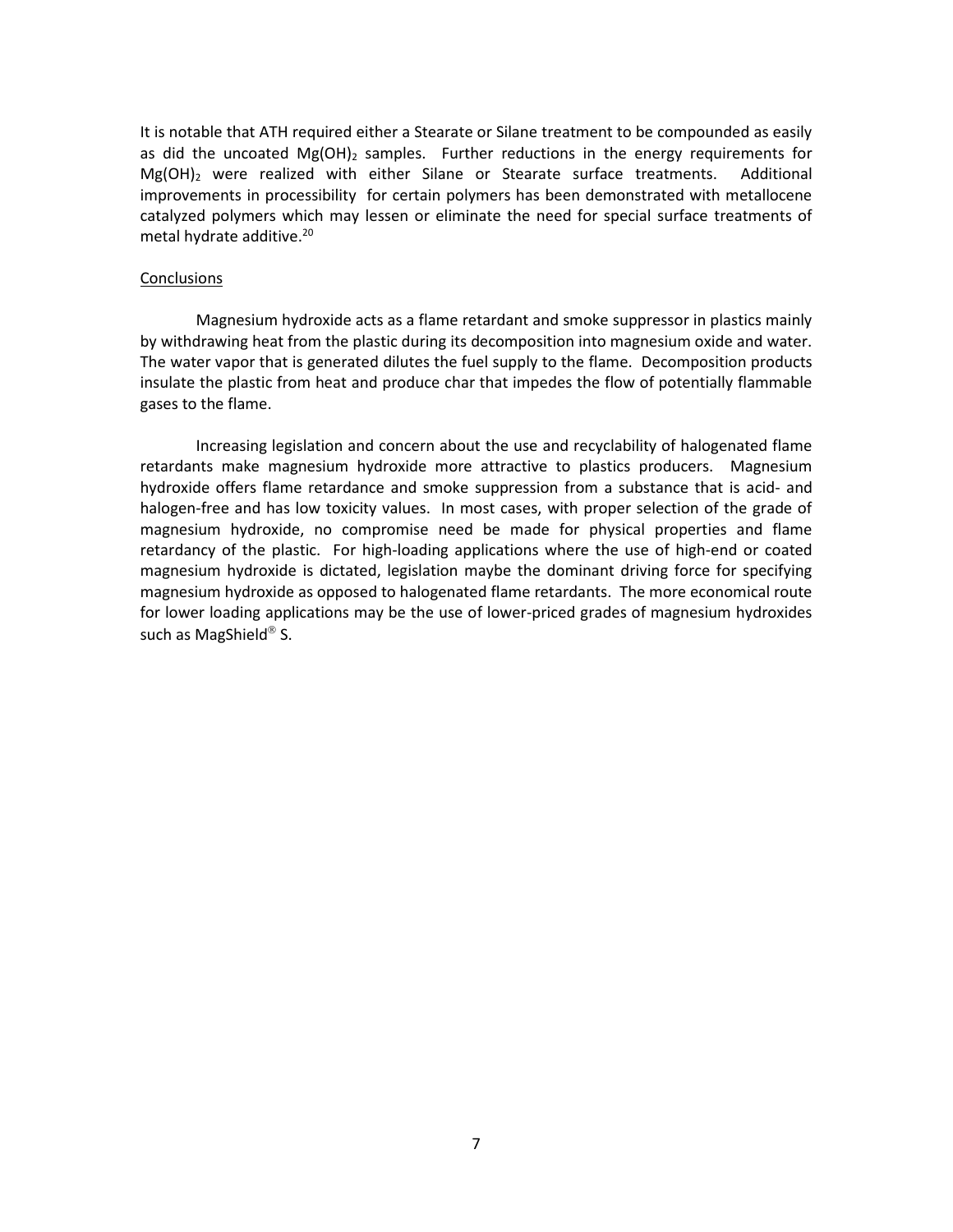### **References**

- 1. HAIRSTON, D.W., *Chemical Engineering,* 9 (1995), 65.
- 2. HORNSBY, P.R. and WATSON, C.L., *Polymer Degradation and Stability,* 30 (1990), 74.
- 3. KIDDER, R.C., TROITZSCH, J.H., NAUMANN, E., and ROUX, H.J., From Course Work Materials in *New Developments and Future Trends in Europe and the United States for Fire Retardant Polymer Products*, (1989).
- 4. HASTIE, J.W., *High Temperature Vapors*, Academic Press, Inc., New York, 1975, p. 353.
- 5. WOOLEY, W.D. and FARDELL, P.J., *Fire Safety Journal*, 5 (1982), 29-48.
- 6. REINKE, R.E. and REINHARDT, C.F., *Modern Plastics*, 50 (1983), 94-98.
- 7. From *Industrial Minerals*, 336 (1995), 17.
- 8. GANN, R.G., from *Kirk-Othmer Encyclopedia of Chemical Technology, 4th Ed*., Volume 10, 935.
- 9. Material Safety Data Sheets from Ethyl Corporation for hexabromcyclododecane and dibromoneopentylglycol.
- 10. Material Safety Data Sheets from Velsicol Chemical Company for chlorendic anhydride and Occidental Chemical Corporation for bis(hexachlorocyclopentadieno)-cyclooctane.
- 11. *Sax's Dangerous Properties of Industrial Materials, 8th Edition*, R.J. Lewis, Sr., Vol. III (1992), 2150.
- 12. From *Industrial Minerals*, 318 (1994), 23-45.
- 13. ZIEGAN, G. and HÖNGESBERG, H., from *Flame Retardants '92, 5th Conference*, 120-132.
- 14. HORNSBY, P.R., Fire and Materials, 18 (5), (1994), 269-276.
- 15. LEVESQUE, J.L. and HASTBACKA, M.A., from *RETEC Additive Approaches to Polymer Modification Conference Papers,* (9/1989), R89-190.
- 16. HORNSBY, P.R. and WATSON, C.L., *Polymer Degradation and Stability*, 30 (1990) 73-87
- 17. From Reference 14, p. 272.
- 18. From Reference 14, p. 275.
- 19. Taken from MagShield<sup>®</sup> 98 Product Literature, Martin Marietta Magnesia Specialties, Inc.